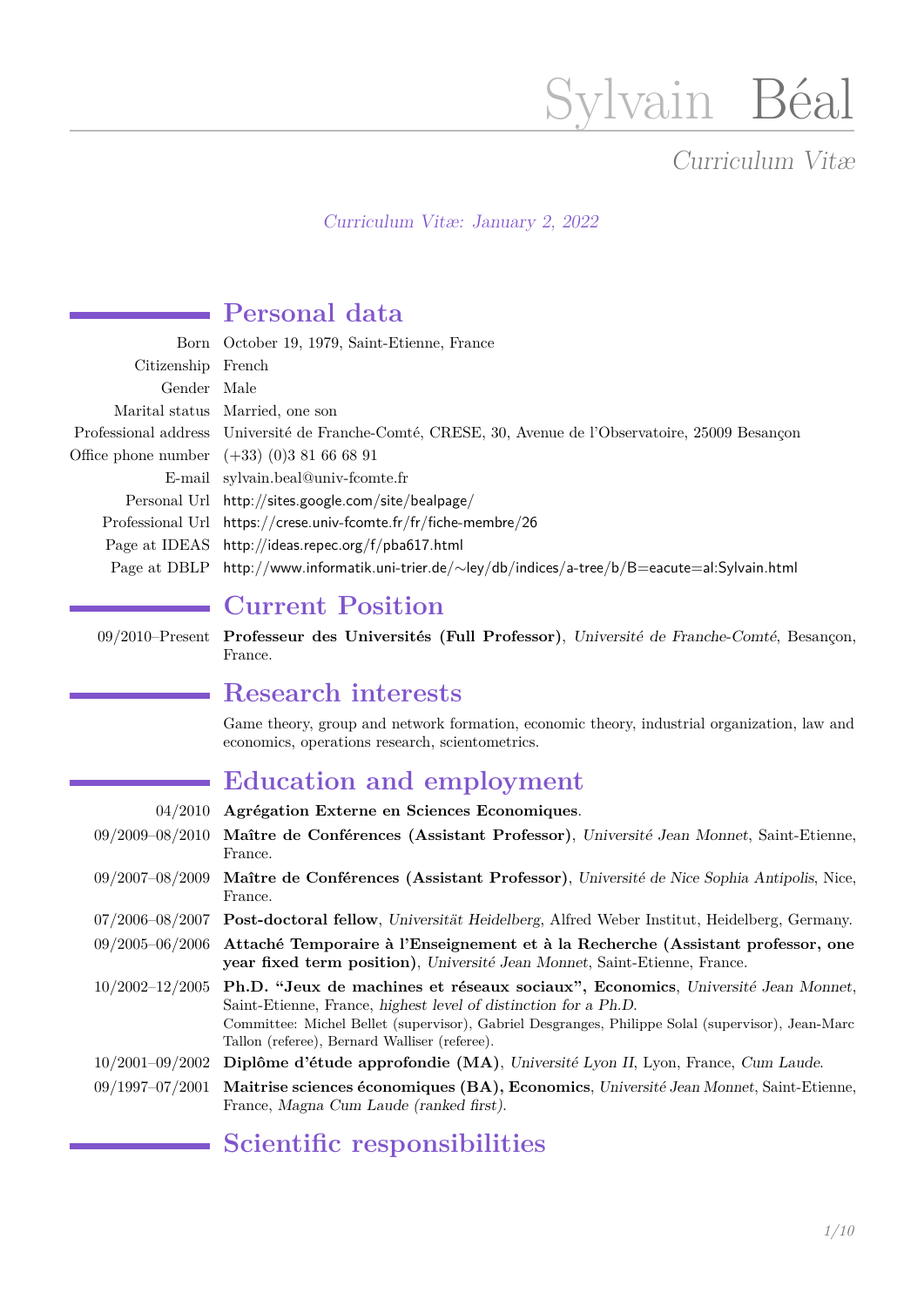- 06/2022 **Member of Organizing Committee**, 70th Congress of the French Economic Association [\(AFSE\)](http://www.afse.fr/gene/main.php), Dijon.
- 04/2021 **Scientific Expert**, [Deutsche Forschungsgemeinschaft](https://www.dfg.de/) .
- 05/2021 **Member of Recruitment Committee**, Université de Franche-Comté, Besançon.
- 06/2019 **Member of Organizing Committee**, 36th International Symposium on Money, Banking and Finance, annual meeting of the European Research Group [\(GdRE\)](https://gdre.leo-univ-orleans.fr/) on Money Banking and Finance, Besançon.
- 06/2018 **Member of Program Committee**, 67th AFSE congress, Paris.
- 05/2018 **Member of Recruitment Committee**, Université de Franche-Comté, Besançon.
- 06/2017 **Member of Program Committee**, 66th AFSE congress, Nice.
- 06/2016 **Member of Program Committee**, 65th AFSE congress, Nancy.
- 05/2016 **Member of Recruitment Committee**, Université de Franche-Comté, Besançon.
- 09/2015–12/2021 **Head of CRESE (Centre de REcherche sur les Stratégies Economiques)**, <http://crese.univ-fcomte.fr/>.
	- 06/2015 **Member of Program Committee**, 64th AFSE congress, Rennes.
	- 05/2015 **President of Recruitment Committee**, Université de Franche-Comté, Besançon.
	- 06/2014 **Member of Program Committee**, 63th AFSE congress, Lyon.
	- 05/2014 **External Member of Recruitment Committee**, Université Paris I Panthéon-Sorbonne, Paris.
	- 05/2013 **Internal Member of Recruitment Committee**, Université de Franche-Comté, Besançon.
- 04/2012–04/2016 **Elected Member of the Scientific Advisory Board**, Université de Franche-Comté, Besançon.
	- 05/2011 **External Member of Recruitment Committee**, Université de Saint-Etienne, Roanne.
	- 05/2009 **Internal Member of Recruitment Committee**, Université de Nice Sophia Antipolis, Nice.

#### **Participation to grants and awards**

- 2020–2021 **Research agreement on crowdfunding and sustainable finance**, research project financed by [Chaire Fintech, Université Paris Dauphine.](https://dauphine.psl.eu/chaire-fintech)
- 2019–2021 **Research agreement on cost allocation**, research project financed by [La Poste.](https://www.laposte.fr/)
- 2014–2018 **"Prime d'Encadrement Doctoral et de Recherche" (PEDR, Premium for doctoral supervision and research)**.
- 2013–2017 **[DynaMITE](https://sites.google.com/site/anrdynamite/home) (Dynamic Matching and Interactions: Theory and Experiments)**, research project financed by the French Ministry of Research.
	- 2013 **MoCSOG (Modèle de Circulation Stratégique d'Objets sur des Graphes)**, research project financed by the [CNRS.](http://www.cnrs.fr/)
- 2012–2013 **BQR "Allocation rules and cores for cooperative games"**, research project financed by Université de Franche-Comté.
	- 2011 **BQR "Analysis of solutions for cooperative games"**, research project financed by Université de Franche-Comté.
- 2009–2013 **MINT (Models of Influence and Network Theory)**, research project ANR.09.BLANC-0321.03 financed by the French Ministry of Research.
- 2008–2009 **"Cooperation, allocation and complexity"**, research project financed by [IXXI](http://www.ixxi.fr/) (Complex Systems Institute of Rhônes-Alpes).
	- 2009 **BQR "Cooperative games with limited communication"**, research project financed by Université de Nice Sophia Antipolis.
- 2007–2008 **"Routing and cooperative games"**, research project financed by IXXI (Complex Systems Institute of Rhônes-Alpes).
- 2006–2007 **[Sonderforschungbereich \(SFB\) 504](http://www.sfb504.uni-mannheim.de/)**, research project financed by the Deutsche Forschungsgemeinschaft (DFG), the German National Science Foundation.
- 2004–2006 **Action Concertée Incitative SCSHS-2004-04**, research project financed by the French Ministry of Research.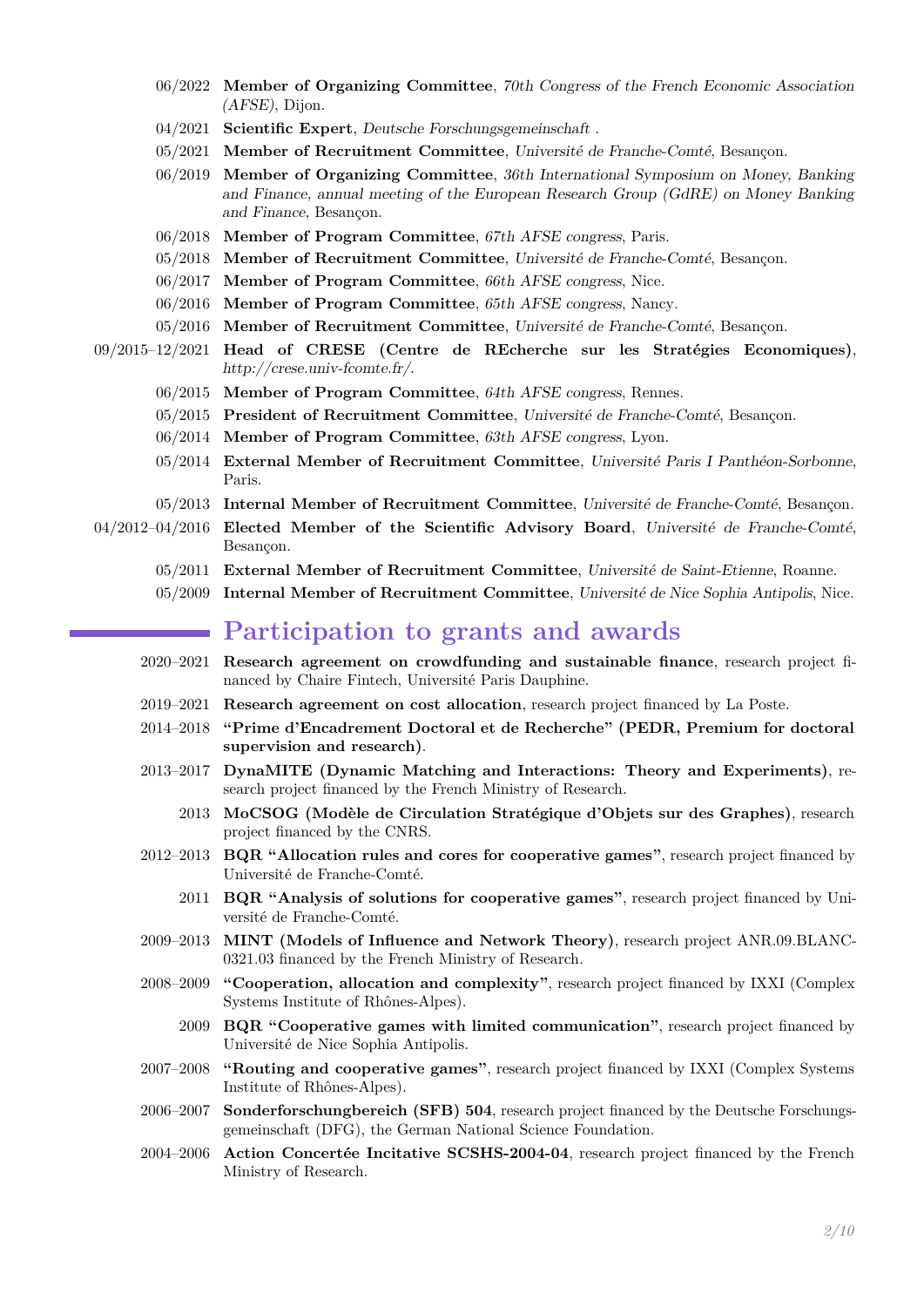#### **Published book**

**[1]** Théorie des jeux coopératifs et non-coopératifs. Application aux sciences sociales. Cours et exercices corrigés, with Yannick Gabuthy, **[De Boeck](http://www.deboecksuperieur.com/)**, April 2018, ISBN-13: 978-2807313552.

#### **Published articles**

- **[52]** "Inconsistent weighting in weighted voting games", 2021, with Marc Deschamps, Mostapha Diss and Issofa Moyouwou, forthcoming in **Public Choice**.
- **[51]** "Allocation rules for cooperative games with restricted communication and a priori unions based on the Myerson value and the Average tree solution", with Eric Rémila and Philippe Solal, forthcoming in **Journal of Combinatorial Optimization**.
- **[50]** "The priority value for cooperative games with a priority structure", with Sylvain Ferrières and Philippe Solal, forthcoming in **International Journal of Game Theory**.
- **[49]** "Cohesive efficiency in TU-games: axiomatizations of variants of the Shapley value, egalitarian values and their convex combinations", 2021, with André Casajus, Eric Rémila and Philippe Solal, **Annals of Operations Research 302**:23–47.
- **[48]** "Taxing congestion of the space commons", 2020, with Marc Deschamps and Hervé Moulin, **Acta Astronautica 177**:313–319.
- **[47]** "Necessary versus equal players in axiomatic studies", 2020, with Florian Navarro, **Operations Research Letters 48**:385–391.
- **[46]** "Cooperative games on intersection closed systems and the Shapley value", with Issofa Moyouwou, Eric Rémila and Philippe Solal, 2020, **[Mathematical Social Sciences](https://www.journals.elsevier.com/mathematical-social-sciences/) 104**:15–22.
- **[45]** "Relationship between labeled network games and other cooperative games arising from attributes situations", with Encarnación Algaba, Vito Fragnelli, Natividad Llorca and Joaquín Sánchez-Soriano, 2019, **[Economics Letters](https://www.sciencedirect.com/journal/economics-letters)**, **185**:108708.
- **[44]** "Harsanyi power solutions for cooperative games on voting structures", with Encarnación Algaba, Eric Rémila and Philippe Solal, 2019, **[International Journal of General Systems](https://www.tandfonline.com/loi/ggen20) 48**:575–602.
- **[43]** "Coalitional desirability and the equal division value", with Eric Rémila and Philippe Solal, 2019, **[Theory and Decision](https://link.springer.com/journal/11238) 86**:95–106.
- **[42]** "The proportional Shapley value and applications", with Sylvain Ferrières, Eric Rémila and Philippe Solal, 2018, **[Games and Economic Behavior](https://www.journals.elsevier.com/games-and-economic-behavior/) 108**:93–112.
- **[41]** "Axiomatic and bargaining foundations of an allocation rule for ordered tree TU-games", with Sylvain Ferrières, Eric Rémila and Philippe Solal, 2018, **[Mathematical Social Sciences](https://www.journals.elsevier.com/mathematical-social-sciences/) 93**:132–140.
- **[40]** "Efficient extensions of communications values", with André Casajus and Frank Huettner, 2018, **[Annals of Operations Research](http://www.springer.com/business+%26+management/operations+research/journal/10479) 264**:41–56.
- **[39]** "Two-step values for games with two-level communication structure", with Anna Khmelnitskaya and Philippe Solal, 2018, **[Journal of Combinatorial Optimization](https://link.springer.com/journal/10878) 35**:563–587.
- **[38]** "Axiomatization and implementation of a class of solidarity values for TU-games", 2017, with Eric Rémila and Philippe Solal, **[Theory and Decision](http://link.springer.com/journal/11238) 83**:61–94.
- **[37]** "A strategic implementation of the Sequential Equal Surplus Division rule for rooted trees", 2017, with Eric Rémila and Philippe Solal, **[Annals of Operations Research](http://www.springer.com/business+%26+management/operations+research/journal/10479) 253**:43–59.
- **[36]** "Discounted tree solutions", 2017, with Eric Rémila and Philippe Solal, **[Discrete Applied](http://www.sciencedirect.com/science/article/pii/S0166218X16305364) [Mathematics](http://www.sciencedirect.com/science/article/pii/S0166218X16305364) 219**:1–17.
- **[35]** "Comparable axiomatizations of two allocation rules for cooperative games with transferable utility and their subclass of data games", 2016, with Marc Deschamps and Philippe Solal, **[Journal of Public Economic Theory](http://onlinelibrary.wiley.com/doi/10.1111/jpet.12205/full) 18**:992–1004.
- **[34]** "On the existence of efficient and fair extensions of communication values for connected graphs", 2016, with André Casajus and Frank Huettner, **[Economics Letters](http://www.journals.elsevier.com/economics-letters) 146**:103–106.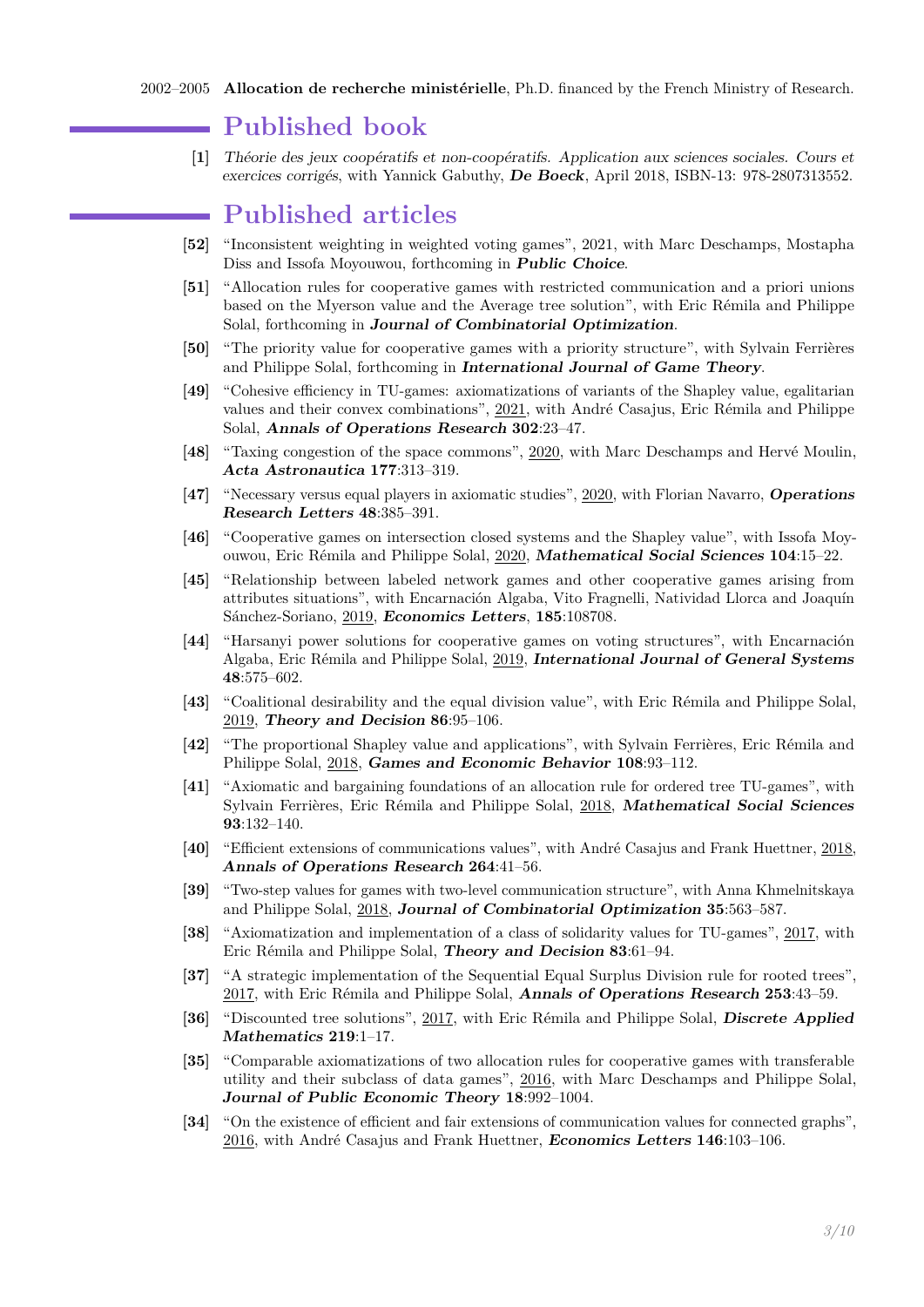- **[33]** "Characterizations of three linear values for TU games by associated consistency: simple proofs using the Jordan normal form", 2016, with Eric Rémila and Philippe Solal, **[International](http://www.worldscientific.com/worldscinet/igtr) [Game Theory Review](http://www.worldscientific.com/worldscinet/igtr) 18**:1650003.
- **[32]** "Characterizations of weighted and equal division values", 2016, with André Casajus, Frank Huettner, Eric Rémila and Philippe Solal, **[Theory and Decision](http://www.springer.com/economics/economic+theory/journal/11238) 80**:649–667.
- **[31]** "Axiomatic characterizations under players nullification", 2016, with Sylvain Ferrières, Eric Rémila and Philippe Solal, **[Mathematical Social Sciences](http://www.sciencedirect.com/science/article/pii/S0165489616000111) 80**:47–57.
- **[30]** "On compensation schemes for data sharing within the European REACH legislation", 2016, with Marc Deschamps, **[European Journal of Law and Economics](http://link.springer.com/article/10.1007/s10657-014-9468-6) 41**:157–181.
- **[29]** "Efficient extensions of the Myerson value", 2015, with André Casajus and Frank Huettner, **[Social Choice & Welfare](http://link.springer.com/article/10.1007%2Fs00355-015-0885-4) 45**:819–827.
- **[28]** "Axioms of Invariance for TU-games", 2015, with Eric Rémila and Philippe Solal, **[Interna](http://link.springer.com/article/10.1007%2Fs00182-014-0458-2)[tional Journal of Game Theory](http://link.springer.com/article/10.1007%2Fs00182-014-0458-2) 44**:891–902.
- **[27]** "The Sequential Equal Surplus Division for Rooted Forest Games and an Application to Sharing a River with Bifurcations", 2015, with Amandine Ghintran, Eric Rémila and Philippe Solal, **[Theory and Decision](http://link.springer.com/article/10.1007%2Fs11238-014-9463-y) 79**:251–283.
- **[26]** "Characterization of the Average Tree solution and its kernel", 2015, with Eric Rémila and Philippe Solal, **[Journal of Mathematical Economics](http://www.sciencedirect.com/science/article/pii/S0304406815000853) 60**:159–165.
- **[25]** "A decomposition of the space of TU-games using addition and transfer invariance", 2015, with Eric Rémila and Philippe Solal, **[Discrete Applied Mathematics](http://www.sciencedirect.com/science/article/pii/S0166218X14005496) 184**:1–13.
- **[24]** "Decomposition of the space of TU-games, Strong Transfer Invariance and the Banzhaf value", 2015, with Eric Rémila and Philippe Solal, **[Operations Research Letters](http://www.sciencedirect.com/science/article/pii/S0167637714001746) 43**:123–125.
- **[23]** "Freezeout, compensation rules and strategic voting equilibria", 2015, with Christian At and Pierre-Henri Morand, **[International Review of Law and Economics](http://www.sciencedirect.com/science/article/pii/S0144818814000775) 41**:91–102.
- **[22]** "Preserving or removing special players: what keeps your payoff unchanged in TU-games?", 2015, with Eric Rémila and Philippe Solal, **[Mathematical Social Sciences](http://www.sciencedirect.com/science/article/pii/S016548961400081X) 73**:23–31.
- **[21]** "Solidarity within a fixed community", 2014, with André Casajus, Frank Huettner, Eric Rémila and Philippe Solal, **[Economics Letters](http://www.sciencedirect.com/science/article/pii/S0165176514004121) 125**:440–443.
- **[20]** "The River Sharing Problem: A Survey", 2013, with Amandine Ghintran, Eric Rémila and Philippe Solal, **[International Game Theory Review](http://www.worldscientific.com/doi/abs/10.1142/S0219198913400161) 15**:1340016.
- **[19]** "Accessibility and Stability of the Coalition Structure Core", 2013, with Eric Rémila and Philippe Solal, **[Mathematical Methods of Operations Research](http://link.springer.com/article/10.1007/s00186-013-0439-4) 78**:187–202.
- **[18]** "An optimal bound to access the core in TU-games", 2013, with Eric Rémila and Philippe Solal, **[Games and Economic Behavior](http://www.sciencedirect.com/science/article/pii/S0899825613000304) 80**:1–9.
- **[17]** "Weighted Component Fairness for Forest Games", 2012, with Eric Rémila and Philippe Solal, **[Mathematical Social Sciences](http://dx.doi.org/10.1016/j.mathsocsci.2012.03.004) 64**:144–151.
- **[16]** "The Average Tree Solution for Multichoice Forest Games", 2012, with Aymeric Lardon, Eric Rémila and Philippe Solal, **[Annals of Operations Research](http://www.springerlink.com/content/l424tt8372260676/) 196**:27–51.
- **[15]** "Fairness and Fairness for Neighbors: The Difference between the Myerson Value and Component-Wise Egalitarian Solutions", 2012, with Eric Rémila and Philippe Solal, **[Eco](http://dx.doi.org.gate3.inist.fr/10.1016/j.econlet.2012.05.020)[nomics letters](http://dx.doi.org.gate3.inist.fr/10.1016/j.econlet.2012.05.020) 117**:263–267.
- **[14]** "On the Number of Blocks Required to Access the Core", 2012, with Eric Rémila and Philippe Solal, **[Discrete Applied Mathematics](http://dx.doi.org.gate3.inist.fr/10.1016/j.dam.2011.12.022) 160**:925–932.
- **[13]** "Compensations in the Shapley value and the compensation solutions for graph games", 2012, with Eric Rémila and Philippe Solal, **[International Journal of Game Theory](http://dx.doi.org/10.1007/s00182-010-0245-7) 41**:157-178.
- **[12]** "Les effets d'une réglementation sur la concurrence et l'innovation : première analyse de la réglementation européenne REACH", 2011, with Marc Deschamps, Joël-Thomas Ravix and Olivier Sautel, **Economie et Prévision 197-198**:63–80.
- **[11]** "La mise en place de la législation européenne REACH : Une analyse des effets anticoncurrentiels", 2011, with Marc Deschamps, Joël-Thomas Ravix and Olivier Sautel, **Revue de l'OFCE 118**:113-128.
- **[10]** "Average Tree Solutions and the Distribution of Harsanyi Dividends", 2011, with Richard Baron, Eric Rémila and Philippe Solal, **[International Journal of Game Theory](http://dx.doi.org/10.1007/s00182-010-0245-7) 40**:331-349.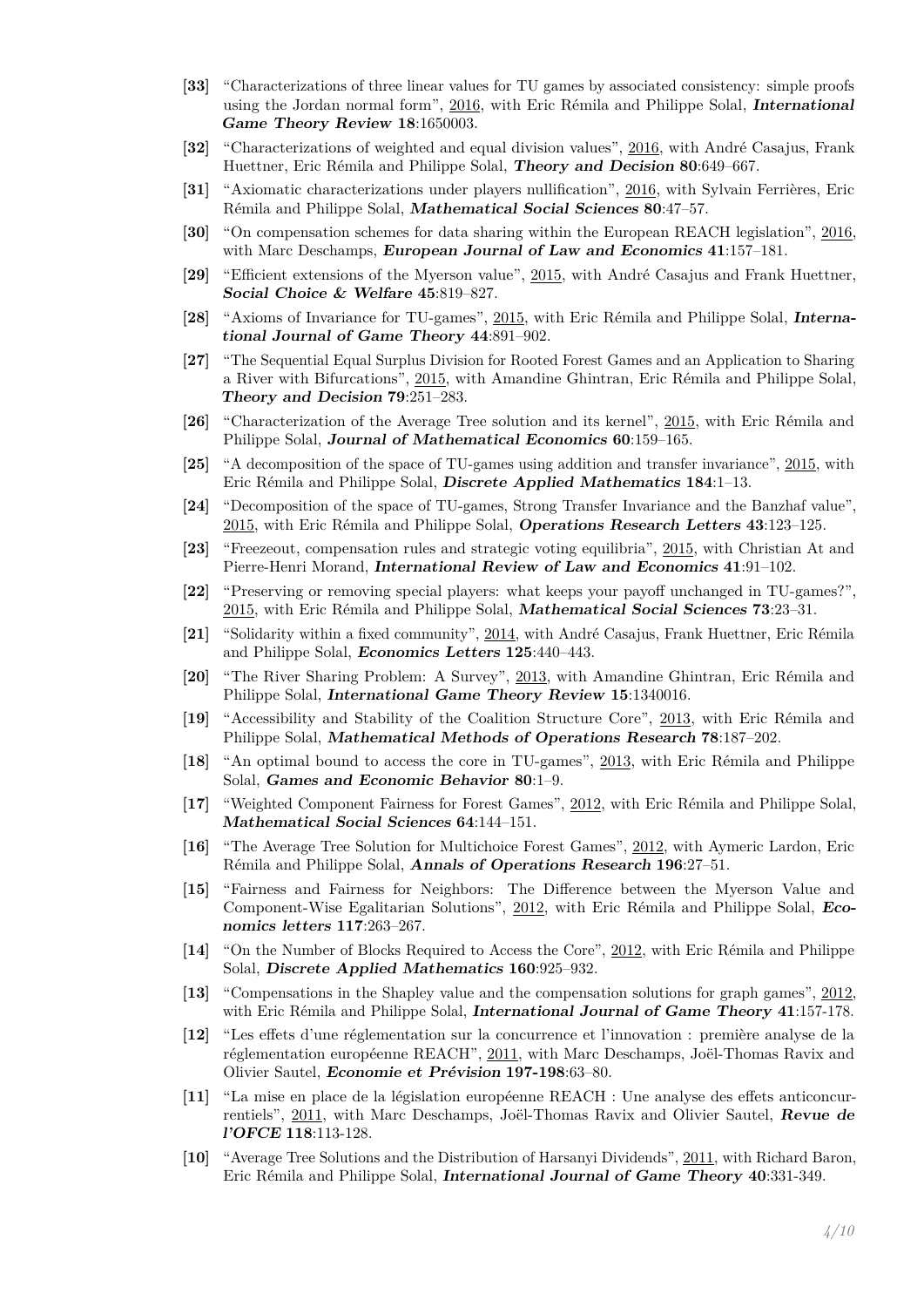- **[9]** "Les informations exigées par la législation REACH : Analyse du partage des coûts", 2010, with Marc Deschamps, Joël-Thomas Ravix and Olivier Sautel, **Revue d'Economie Politique 120**:109-132.
- **[8]** "Règles d'allocation pour les programmes de pass culturels", 2010, with Philippe Solal, **Revue Economique 61**:1099-1109.
- **[7]** "Partial Cooperative Equilibria: Existence and Characterization", 2010, with Subhadip Chakrabarti, Amandine Ghintran and Philippe Solal, **[Games](http://dx.doi.org/10.3390/g1030338) 1**:338–356.
- **[6]** "Perceptron versus Automaton in the Finitely Repeated Prisoner's Dilemma", 2010, **[Theory](http://dx.doi.org/10.1007/s11238-009-9158-y) [and Decision](http://dx.doi.org/10.1007/s11238-009-9158-y) 69**:183–204.
- **[5]** "Rooted-tree Solutions for Tree Games", 2010, with Eric Rémila and Philippe Solal, **[European](http://dx.doi.org/10.1016/j.ejor.2009.07.023) [Journal of Operational Research](http://dx.doi.org/10.1016/j.ejor.2009.07.023) 203**:404–408.
- **[4]** "Farsighted Coalitional Stability in TU-games", 2008, with Jacques Durieu and Philippe Solal, **[Mathematical Social Sciences](http://dx.doi.org/10.1016/j.mathsocsci.2008.06.003) 56**:303–313.
- **[3]** "Bounded Rationality and Repeated Network Formation", 2007, with Nicolas Quérou, **[Mathe](http://dx.doi.org/10.1016/j.mathsocsci.2007.03.003)[matical Social Sciences](http://dx.doi.org/10.1016/j.mathsocsci.2007.03.003) 54**:71–89.
- **[2]** "Comportements adaptatifs sans croyances", 2006, with Jacques Durieu, **[Revue d'Economie](http://rei.revues.org/index358.html) [Industrielle](http://rei.revues.org/index358.html) 114–115**:119–140.
- **[1]** "Rationalité limitée et jeux de machines", 2005, **[Revue Economique](http://www.cairn.info/resume.php?ID_ARTICLE=RECO_565_1033) 56**:1033–1063.

## **Other publications**

- **[4]** "Chapter 6: Games with Identical Shapley Values", with Mihai Manea, Eric Rémila, and Philippe Solal, **Handbook of the Shapley Value**, 1st Edition, Encarnación Algaba, Vito Fragnelli, Joaquín Sánchez-Soriano, (eds.), Chapman and Hall/CRC Press, 2019.
- **[3]** "REACH Legislation", with Marc Deschamps and Philippe Solal, **Encyclopedia of Law and Economics**, A. Marciano, G.B. Ramello (eds.), Springer, 2019.
- **[2]** "Anticiper et choisir", **[La vie des idées](http://www.laviedesidees.fr/Anticiper-et-choisir.html)**, February 3, 2014.
- **[1]** "An Optimal Bound to Access the Core in TU-Games", with Erci Rémila and Philippe Solal, **[Algorithmic Game Theory: 5th International Symposium, SAGT 2012](http://link.springer.com/chapter/10.1007%2F978-3-642-33996-7_5)**, 2012, 49-60.

## **Working papers**

- **[4]** "Lexicographic solutions for coalitional rankings based on individual and collective performances", 2021, with Eric Rémila and Philippe Solal, under revision.
- **[3]** "A Core-partition solution for coalitional rankings with a variable population domain", 2021, with Sylvain Ferrières and Philippe Solal, submitted.
- **[2]** "The multidimensional *h*-index as a sport ranking: Axiomatic and empirical results", 2020, with Sylvain Ferrières, Eric Rémila and Philippe Solal.
- **[1]** "Examination design: an axiomatic approach", 2019, with Sylvain Ferrières, CRESE Working paper 2019-05.

## **Works in progress and unpublished articles**

- **[5]** "Axiomatic characterizations of the core based on Pigou-Dalton transfers", 2021, with Stéphane Gonzalez, Philippe Solal and Peter Sudhölter.
- **[5]** "Differential coalitional desirability and the equal division value", 2018, with Eric Rémila and Philippe Solal.
- **[4]** "Veto players, the Kernel of the Shapley value and its characterization", 2014, with Eric Rémila and Philippe Solal, CRESE Working paper 2014-03.
- **[3]** "Limited Farsighted Coalitional Stability", 2006.
- **[2]** "Complexity Cost in a Finite Horizon Machine Game", 2005.
- **[1]** "On the Complexity of Games Played on Hypergraphs", 2003.

#### **Editorial service**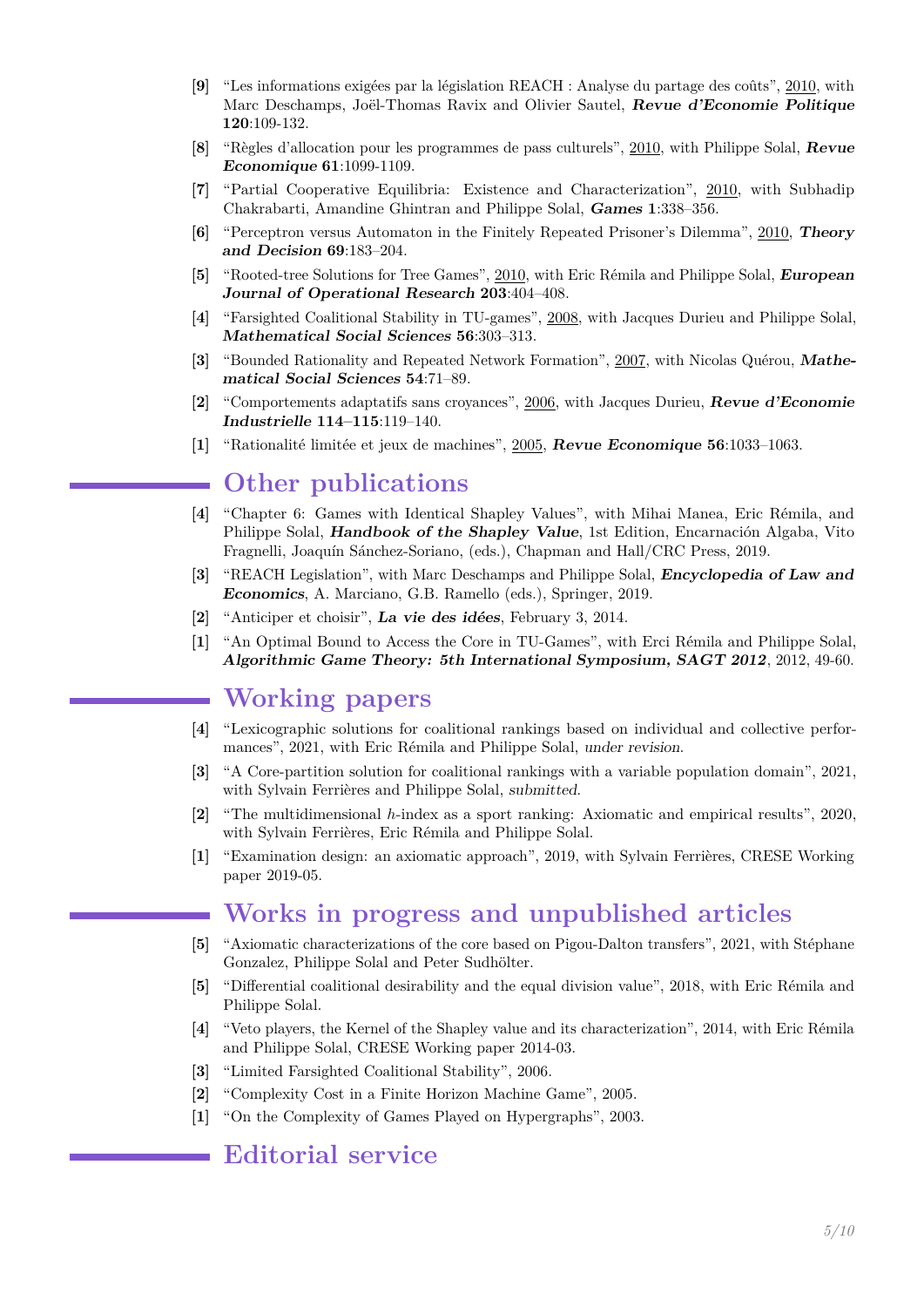#### **Refereeing**

[4OR,](http://link.springer.com/journal/10288) [Annals of Operations Research,](http://www.springer.com/business+%26+management/operations+research/journal/10479) [B.E. Journal of Theoretical Economics,](https://www.degruyter.com/view/j/bejte) [Computers &](https://www.journals.elsevier.com/computers-and-operations-research) [Operations Research,](https://www.journals.elsevier.com/computers-and-operations-research) [Discrete Applied Mathematics,](http://www.journals.elsevier.com/discrete-applied-mathematics/) [Ecological Economics,](https://www.journals.elsevier.com/ecological-economics) [Econometrica,](http://onlinelibrary.wiley.com/journal/10.1111/(ISSN)1468-0262) [Economics letters,](http://www.journals.elsevier.com/economics-letters/) [Economie et Prévision,](http://alize.finances.gouv.fr/prevision/revue/ep.htm) [Enterprise Information Systems,](http://www.tandfonline.com/loi/teis20#.VWSeHNLtlBc) [Environmental and](http://www.springer.com/economics/environmental/journal/10640) [Resource Economics,](http://www.springer.com/economics/environmental/journal/10640) [European Journal of Law and Economics,](https://link.springer.com/journal/10657) [European Journal of Oper](http://www.journals.elsevier.com/european-journal-of-operational-research/)[ational Research,](http://www.journals.elsevier.com/european-journal-of-operational-research/) [Games,](http://www.mdpi.com/journal/games/) [Games and Economic Behavior,](http://www.elsevier.com/locate/geb) [Group Decision and Negotiation,](https://link.springer.com/journal/10726) [IEEE Transactions on Fuzzy Systems,](http://ieeexplore.ieee.org/xpl/RecentIssue.jsp?punumber=91) [International Economic Review,](http://onlinelibrary.wiley.com/journal/10.1111/(ISSN)1468-2354) [International Game](http://www.worldscientific.com/worldscinet/igtr) [Theory Review,](http://www.worldscientific.com/worldscinet/igtr) [International Journal of Approximate Reasoning,](http://www.journals.elsevier.com/international-journal-of-approximate-reasoning) [International Journal of](http://www.springer.com/economics/economic+theory/journal/182) [Game Theory,](http://www.springer.com/economics/economic+theory/journal/182) [Journal of Combinatorial Optimization,](http://www.springer.com/mathematics/journal/10878) [Journal of Economic Theory,](https://www.journals.elsevier.com/journal-of-economic-theory) [Journal of](http://www.journals.elsevier.com/journal-of-environmental-economics-and-management/) [Environmental Economics and Management,](http://www.journals.elsevier.com/journal-of-environmental-economics-and-management/) [Journal of Game Theory,](http://journal.sapub.org/jgt) [Journal of Mathematical](http://www.journals.elsevier.com/journal-of-mathematical-economics/) [Economics,](http://www.journals.elsevier.com/journal-of-mathematical-economics/) [Journal of Optimization Theory and Applications,](https://www.springer.com/mathematics/journal/10957) [Mathematical Programming,](https://www.springer.com/journal/10107) [Mathematical Social Sciences,](http://www.journals.elsevier.com/mathematical-social-sciences/) [Mathematics of Operations Research,](http://pubsonline.informs.org/journal/moor) [Operations Research Let](http://www.journals.elsevier.com/operations-research-letters/)[ters,](http://www.journals.elsevier.com/operations-research-letters/) [Portuguese Economic Journal,](http://www.springer.com/economics/journal/10258) [Review of Economic Design,](https://link.springer.com/journal/10058) [Revue d'Economie Industrielle,](http://rei.revues.org/) [Revue d'Economie Politique,](https://www.cairn.info/revue-d-economie-politique.htm) [Social Choice and Welfare,](http://www.springer.com/economics/economic+theory/journal/355) [Social Network,](http://www.journals.elsevier.com/social-networks/) [Theory and Decision.](http://www.springer.com/economics/economic+theory/journal/11238)

#### **Conference presentations**

- **[30]** "A characterization of the core for totally positive games without any consistency axiom", 31rd European Conference on Operational Research (EURO 31), Athens, Greece, July 14, 2021.
- **[29]** "A characterization of the core for totally positive games without any consistency axiom", sixteenth Spain Italy Netherlands Meeting on Game Theory (SING XVI), Granada, Spain, June 30, 2021.
- **[28]** "L'apport de la théorie des jeux coopératifs à la gestion des fleuves", Journée ZAAJ en Économie, Besançon, France, January 10, 2019.
- **[27]** "Collections of coalitions: an axiomatic approach", Paris Symposium on Games 2018, Paris, France, June 11-15, 2018.
- **[26]** "An axiomatization of the iterated h-index and applications to sport rankings", 10th seminar day OSGAD, Paris, France, November 8, 2016.
- **[25]** "Sequential equal surplus division rule", Workshop "Strategic Interactions, Information Transmission and Externalities in Networks", Paris, France, May 24-25, 2016.
- **[24]** "Characterizations of the Average Tree solution and its kernel", Workshop on Dynamic Networks, Paris, France, December 15, 2014.
- **[23]** "Efficient extensions of communication values", 7th seminar day OSGAD, Paris, France, November 8, 2013.
- **[22]** "Values, solidarity and addition invariance with respect to bi-partitions", ninth Spain Italy Netherlands Meeting on Game Theory (SING IX), Vigo, Spain, July 8-10, 2013.
- **[21]** "The Sequential Equal Surplus Division for Sharing a River", GAMES 2012 Fourth World Congress of the Game Theory Society, Istanbul, Turkey, July 22-26, 2012.
- **[20]** "Axioms of Invariance for TU-games", eighth Spain Italy Netherlands Meeting on Game Theory (SING VIII), Budapest, Hungary, July 16-18, 2012.
- **[19]** "Fairness and Fairness for Neighbors: The Difference between the Myerson Value and Component-Wise Egalitarian Solutions", MINT Workshop, Paris, France, May 14-15, 2012.
- **[18]** "On the Number of Blocks Required to Access the Core", seventh Spain Italy Netherlands Meeting on Game Theory (SING VII), Paris, France, July 18-20, 2011.
- **[17]** "The Average Tree Solution for Multichoice Forest Games", MINT Workshop, Paris, France, May 19, 2011.
- **[16]** "On the Number of Blocks Required to Access the Core", ROADEF 2011, Saint-Etienne, France, March 2-4, 2011.
- **[15]** "Weighted Component Fairness for Forest Games", Conference in Honor of Hans Haller, Bâton-Rouge, USA, February 25-26, 2011.
- **[14]** "Compensations in the Shapley value and the compensation solutions for graph games", sixth Spain Italy Netherlands Meeting on Game Theory (SING VI), Palermo, Italy, July 7-9, 2010.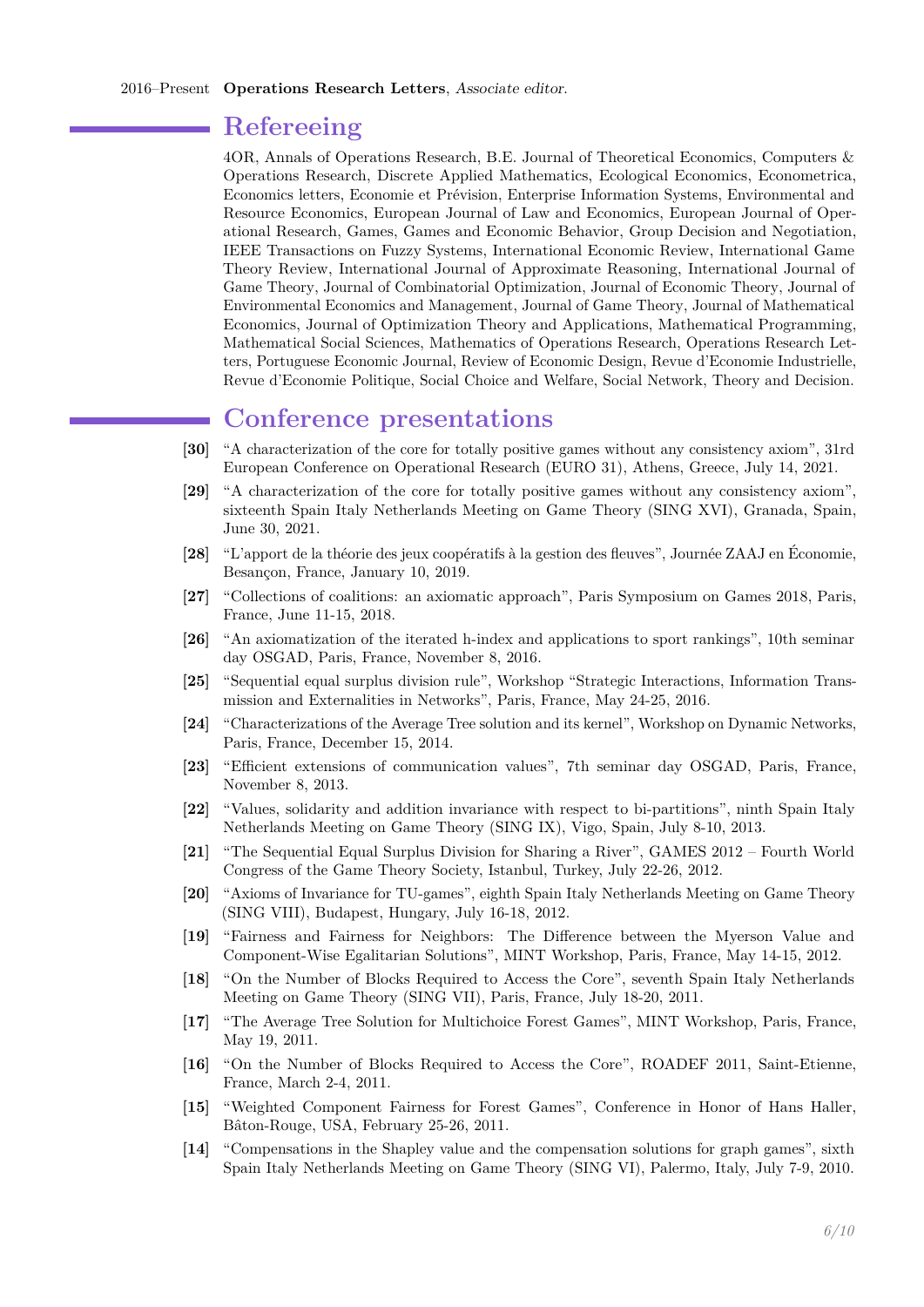- **[13]** "Compensations in the Shapley value and the compensation solutions for graph games", 15th Coalition Theory Network Workshop Marseille, France, June 17-18, 2010.
- **[12]** "Les informations exigées par la législation REACH : Analyse du partage des coûts", 27ème journées de microéconomie appliquée, Angers, France, June, 3-4, 2010
- **[11]** "Compensations in the Shapley value and the compensation solutions for graph games", First International Workshop "Models of Influence and Network Theory", Lyon, France, February, 15-16, 2010.
- **[10]** "Tree Solutions for Graph Games", 23rd European Conference on Operational Research (EURO 23), Bonn, Germany, July 5-8, 2009.
- **[9]** "Weighted Component Fairness for Forest Games", fifth Spain Italy Netherlands Meeting on Game Theory (SING V), Amsterdam, The Netherlands, July 1-3, 2009.
- **[8]** "Perceptron versus Automaton", GAMES 2008 Third World Congress of the Game Theory Society, Evanston, USA, July 12-17, 2008
- **[7]** "Farsighted Coalitional Stability in TU-games", The 18th International Conference on Game Theory, Stony Brook University, USA, July 9-13, 2007.
- **[6]** "Farsighted Coalitional Stability in TU-games", Third Spain Italy Netherlands Meeting on Game Theory (SING III), Madrid, Spain, July 4-6, 2007.
- **[5]** "Farsighted Coalitional Stability in TU-games", Journées doctorales de l'ADRES, Paris, France, January 19-20, 2007.
- **[4]** "Perceptron versus Automaton", Complex Behavior in Economics : Modeling, Computing and Mastering Complexity, Aix-en-Provence, France, May 19-21, 2006.
- **[3]** "Bounded Rationality and Repeated Network Formation", European Conference on Complex Systems, Paris, France, November 14-18, 2005.
- **[2]** "Bounded Rationality and Repeated Network Formation", The 16th International Conference on Game Theory, Stony Brook University, USA, July 11-15, 2005.
- **[1]** "Bounded Rationality and Repeated Network Formation", First Spain Italy Netherlands Meeting on Game Theory (SING), Maastricht, Netherlands, June 24-26, 2005.

#### **Seminars**

- **[22]** "Axiomatic characterizations of the core based on Pigou-Dalton transfers", University of Windsor, Windsor, Canada, November 12, 2021.
- **[21]** "The priority value for cooperative games with a priority structure", Institut Henri Poincaré, Paris, France, March 15, 2021.
- **[20]** "La répartition équitable des ressources rares par la théorie des jeux coopératifs", Séminaire interne La Poste, Paris, France, May 15, 2019.
- **[19]** "L'axiomatisation en théorie des jeux coopératifs", Colloquim LMB, Besançon, November 17, 2016.
- **[18]** "The Sequential Equal Surplus Division for Sharing a River with Bifurcations", Universität Leipzig, Germany, December 19, 2012.
- **[17]** "The Sequential Equal Surplus Division for Sharing a River with Bifurcations", Queen's University Belfast, Ireland, November 23, 2012.
- **[16]** "Compensations in the Shapley value and the compensation solutions for graph games", Université de Franche-Comté, France, October 14, 2010.
- **[15]** "Compensations in the Shapley value and the compensation solutions for graph games", Université de Caen, France, January 25, 2010.
- **[14]** "Tree Solutions for Graph Games", MDOD seminar, Université de Paris I, France, March 10, 2009.
- **[13]** "Tree Solutions for Graph Games", CentER, Tilburg University, The Netherlands, February 26, 2009.
- **[12]** "Perceptron versus Automaton", GATE, Université de Lyon, France, October 13, 2008.
- **[11]** "Average tree solutions for graph games", School of Management and Economics, Queen's University Belfast, Ireland, October 10, 2008.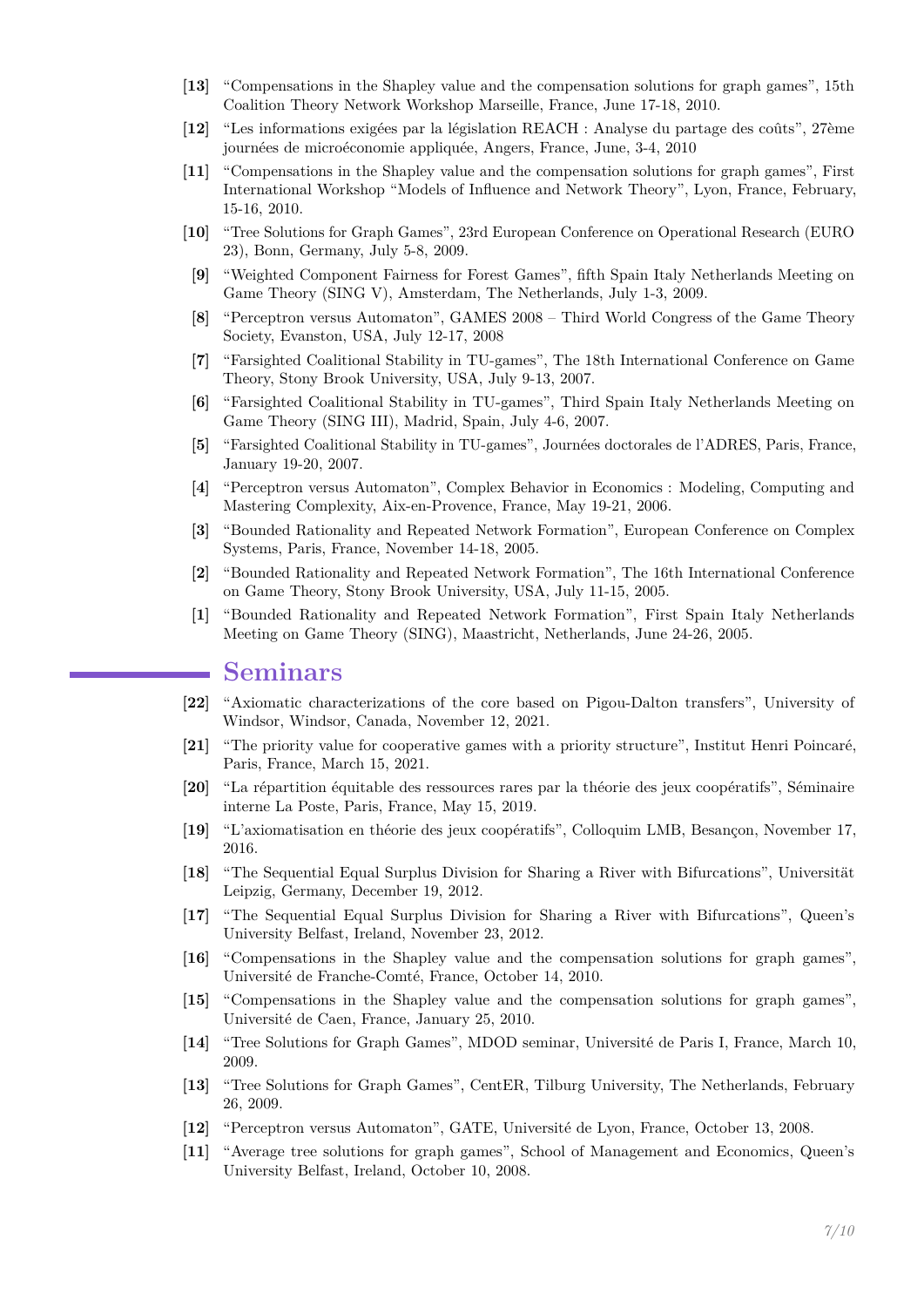- **[10]** "Average tree solutions for graph games", GREDEG, Université de Nice Sophia Antipolis, France, October 2, 2008.
- **[9]** "Farsighted Coalitional Stability in TU-games", GREDEG, Université de Nice Sophia Antipolis, France, October 19, 2007.
- **[8]** "Farsighted Coalitional Stability in TU-games", Keele University, England, March 13, 2007.
- **[7]** "Farsighted Coalitional Stability in TU-games", Alfred Weber Institut, Universität Heidelberg, Germany, January 10, 2007.
- **[6]** "Perceptron versus Automaton", Séminaire interne, EURISE, Université Jean Monnet, Saint-Etienne, France, April 19, 2006.
- **[5]** "Perceptron versus Automaton", Journée de l'Institut des Systèmes Complexes, ENS, Lyon, France, April 11, 2006.
- **[4]** "Perceptron versus Automaton", Alfred Weber Institut, Universität Heidelberg, Germany, April 5, 2006.
- **[3]** "Perceptron versus Automaton", Institut Henri Poincaré, Paris, France, November 14, 2005.
- **[2]** "Bounded Rationality and Repeated Network Formation", EUREQua, Maison des Sciences Economiques, Paris, France, May 13, 2005.
- **[1]** "Complexity Cost in a Finite Horizon Machine Game", CREUSET, Université Jean Monnet, Saint-Etienne, France, May 14, 2004.

## **Ph.D. and PostDoc advisorships**

- **[4] [Léa Munich](https://fr.linkedin.com/in/l%C3%A9a-munich-144b69184)**, Ph.D. student "The theory of cooperative games at the service of large companies: cost sharing and pricing of network access", Université de Lorraine and La Poste,  $10/2020 -$
- **[3] [Guillaume Sekli](https://crese.univ-fcomte.fr/fr/fiche-membre/66)**, Ph.D. student "Applications of cooperative games", Université de Franche-Comté,  $10/2019 -$ .
- **[2] [Frank Huettner](http://frankh�ttner.de/frankhuettner/)**, PostDoc "Solidarity principles in cooperative game theory", Université de Franche-Comté, 03/2013 – 08/2013.
- **[1] [Sylvain Ferrières](http://crese.univ-fcomte.fr/sylvain_ferrieres.html)**, Ph.D. "Four essays on the axiomatic method with an emphasis in cooperative games", Université de Franche-Comté, 02/2013 – 11/2016.

#### **Ph.D. and Habilitation committees**

- **[6]** Ph.D. defense, Rodrigue Tido-Takeng **[Examiner]**, "Essais sur la répartition des gains dans un jeu coopératif : indice d'interaction, valeur de Shapley-Owen, valeur de Myerson", Université de Caen Normandie, November 30, 2021.
- **[5]** Ph.D. defense, Florian Navarro **[Examiner]**, "Économie des réseaux et jeux coopératifs", Université de Lille, July 4, 2018.
- **[4]** Habilitation defense, Sébastien Courtin **[Examiner]**, "Comportements individuels et collectifs : Etudes des procédures de vote et Du pouvoir des différents membres dans un jeu politique", Université de Cergy Pontoise, November 21, 2014.
- **[3]** Ph.D. defense, Jonathan Masson **[Examiner]**, "L'allocation des efforts de lutte contre la pollution d'une rivière: équité, incitations et mécanismes", Université de Rouen, March 26, 2014.
- **[2]** Ph.D. defense, Aymeric Lardon, "Five Essays on Cooperative Oligopoly Games", Université Jean Monnet de Saint-Etienne, October 13, 2011.
- **[1]** Ph.D. defense, Sonia Mahjoub **[Examiner]**, "Etude des apports de la théorie des jeux en conception de chaînes logistiques : approche coopérative et approche stratégique", Université Paul Cézanne Aix-Marseille III and Institut supérieur de gestion de Tunis, October 4, 2011.

#### **Teachings**

- 2020–2022 **LATEX**, doctoral course, Université de Franche-Comté, Besançon.
- 2020–2022 **Mathematics**, first-year tutorial in economics, Université de Franche-Comté, Besançon.
- 2019–2020 **International Trade**, third-year course in economics, Université de Franche-Comté, Besançon.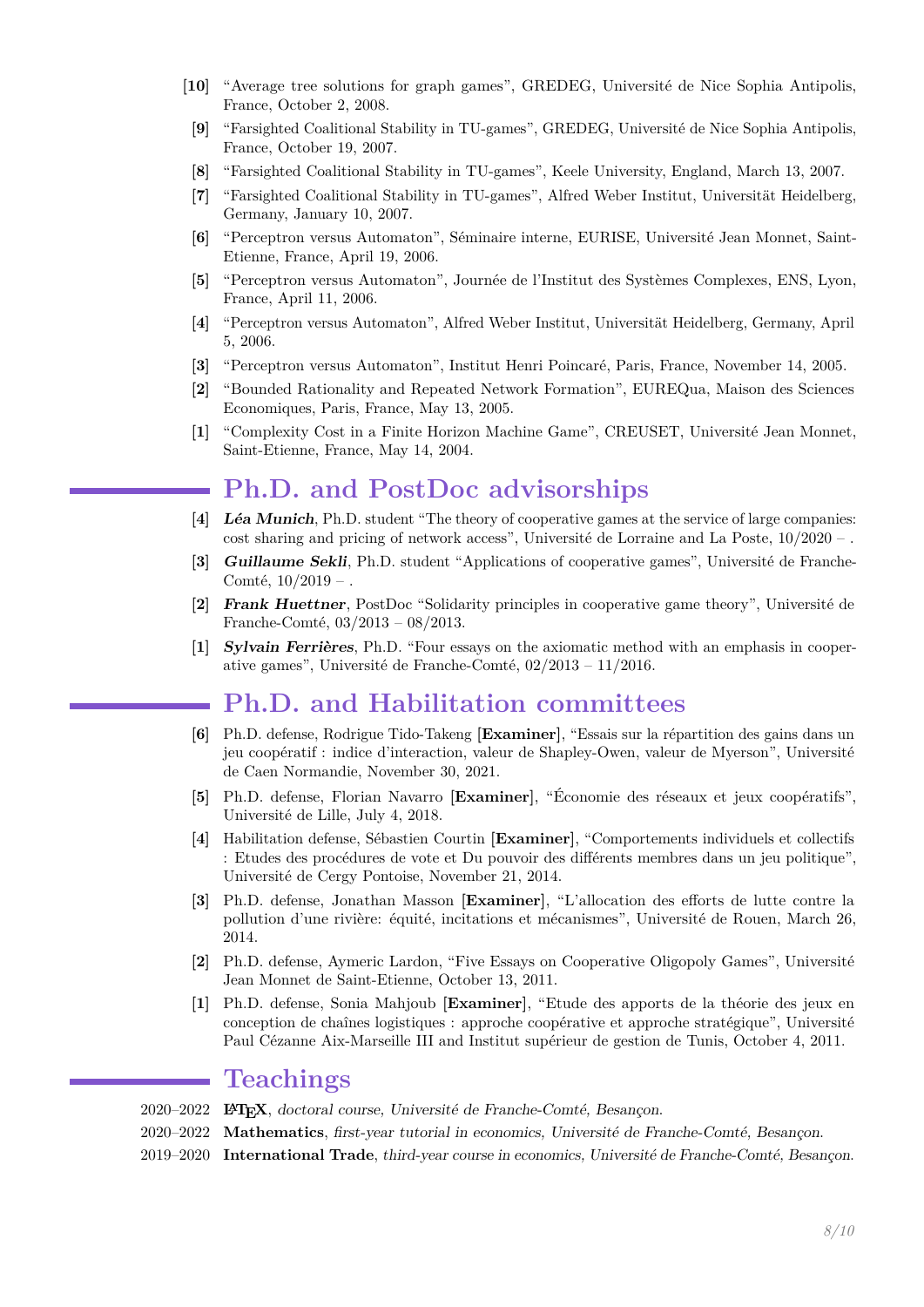- 2019–2020 2021-2022 **Cooperative Game Theory**, doctoral course in economics, law and business, Université de Franche-Comté, Besançon.
- 2018–2019 2020-2021 **Non-cooperative Game Theory and Matching**, doctoral course in economics, law and business, Université de Franche-Comté, Besançon.
	- 2018–2022 **Consumer Theory**, first-year tutorial in economics, Université de Franche-Comté, Besançon.
	- 2018–2022 **Cooperative Game Theory**, fourth-year course in economics, Université de Franche-Comté, Besançon.
	- 2017–2022 **Operational Research**, third-year course in economics, Université de Franche-Comté, Besançon.
	- 2017–2022 **Operational Research**, third-year tutorial in economics, Université de Franche-Comté, Besançon.
	- 2017–2018 **Operational Research**, fourth-year course in economics, Université de Franche-Comté, Besançon.
	- 2015–2017 **Economics of political decision making**, third-year course in economics, Université de Franche-Comté, Besançon.
	- 2015–2016 **Introduction to academic research in economics**, third-year course in economics, Université de Franche-Comté, Besançon.
	- 2014–2019 **Game Theory**, third-year course in economics, Université de Franche-Comté, Besançon.
	- 2013–2015 **Introduction to Game Theory**, first-year course in economics, Université de Franche-Comté, Besançon.
	- 2012–2017 **Cooperative Game Theory**, fifth-year course in economics, Université de Franche-Comté, Besançon.
- 2012–2017 2018-2022 **Consumer Theory**, first-year course in economics, Université de Franche-Comté, Besançon.
	- 2010–2012 **Industrial organization**, third-year course and tutorials in economics, Université de Franche-Comté, Besançon.
		- 2010–2017 **Descriptive statistics**, fourth-year course and tutorials in economics, Université de Franche-Comté, Besancon.
		- 2010–2017 **Dynamic game theory**, fourth-year course and tutorials in economics, Université de Franche-Comté, Besançon.
		- 2010–2014 **Game theory**, third-year tutorial in economics, Université de Franche-Comté, Besançon.
		- 2010–2013 **Industrial organization**, second-year tutorial in economics, Université de Franche-Comté, Besançon.
		- 2009–2010 **Cooperative game theory**, second-year course in mathematics applied to social sciences, Université, Jean Monnet, Saint-Etienne.
		- 2009–2010 **The foundations of social sciences**, first-year course in mathematics applied to social sicences, Université Jean Monnet, Saint-Etienne.
		- 2009–2010 **The economics of network industries**, first-year course in economics, Ecole d'ingénieur TELECOM Saint-Etienne.
		- 2009–2010 **The economics and management of innovation**, second-year course in economics, Ecole d'ingénieur TELECOM Saint-Etienne.
		- 2008–2009 **Network formation**, fifth-year course in economics, Université de Nice Sophia Antipolis.
		- 2008–2009 **The economics of network industries**, fifth-year course in economics, Université de Nice Sophia Antipolis.
		- 2008–2009 **The economics of innovation**, fourth-year course in economics, Université de Nice Sophia Antipolis.
		- 2007–2009 **Cooperative game theory**, third-year course in economics, Université de Nice Sophia Antipolis.
		- 2007–2009 **Industrial organization**, first-year course in economics, Université de Nice Sophia Antipolis.
		- 2007–2008 **Environmental economics**, fourth-year course in economics, Université de Nice Sophia Antipolis.
		- 2007–2008 **Descriptive statistics**, first-year course in economics, Université de Nice Sophia Antipolis.